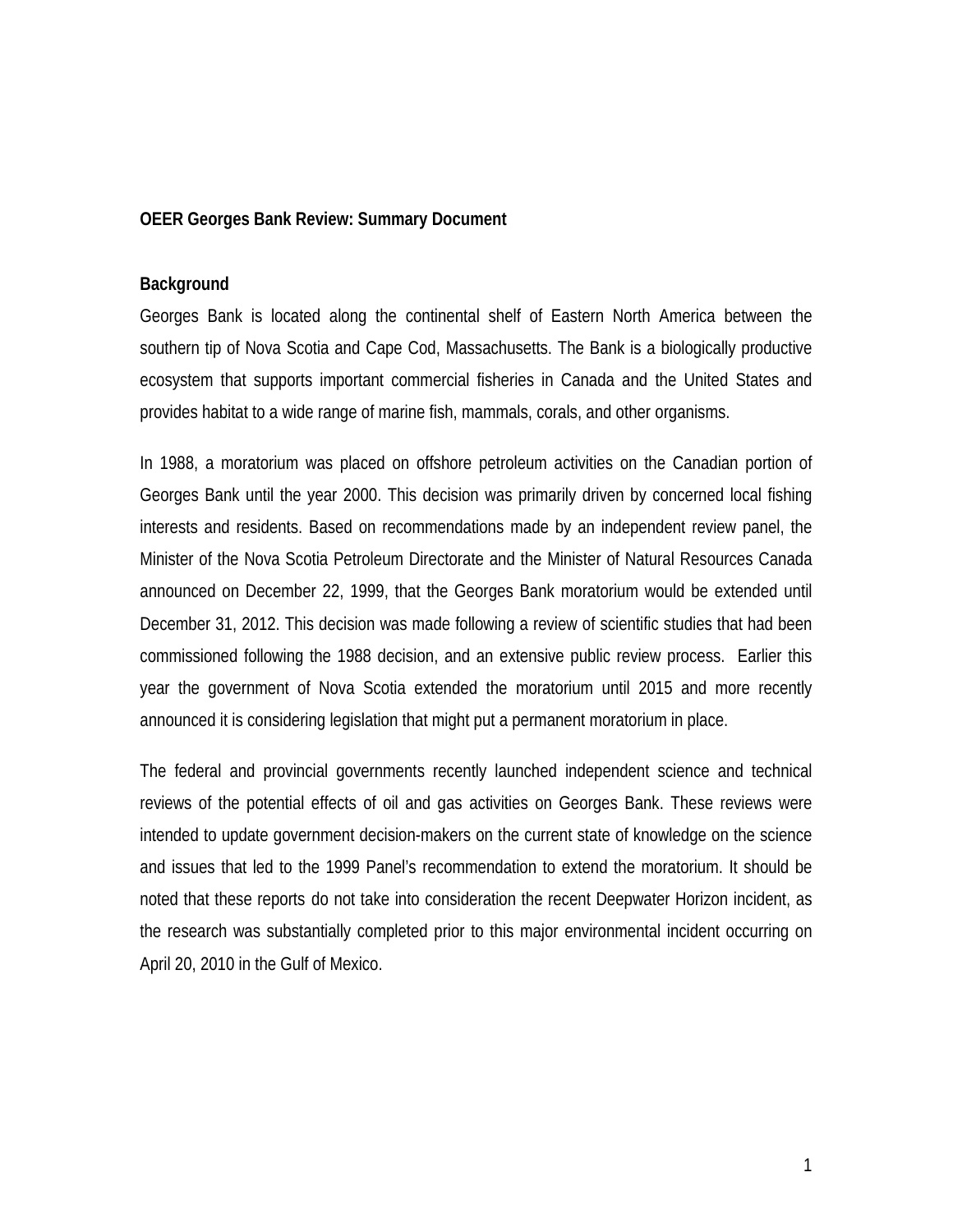## **OEER Research**

OEER Association (OEER) is an independent, not-for-profit association dedicated to fostering research and development related to offshore petroleum and renewable energy resources and their interaction with the marine environment. Consistent with this mandate, OEER contracted Stantec Consulting Ltd. to review decision factors that led to the 1999 Panel's recommendation to extend the moratorium and to reassess these factors in light of:

- new scientific knowledge of the Georges Bank ecosystem;
- changes to the socio-economic environment;
- updates to the regulatory framework which govern offshore petroleum activities;
- new scientific knowledge of environmental and socio-economic effects pertaining to offshore petroleum activities;
- progress in mitigation of potential effects; and
- existing and emerging technologies.

The 1999 Georges Bank Review Panel approached the issue of the moratorium extension as a yes-or-no question. This current OEER research assignment involved considering the factors that led to the 1999 decision to extend the moratorium which:

- Could now be mitigated;
- Could not now be mitigated; or
- Might be mitigated pending additional research.

The distinction between these two approaches is that the OEER research focused more on specific issues and potential research and mitigation which may result in potential co-existence of the fishing and petroleum industry on the Bank. The OEER research culminated in two documents: *A Preliminary Review of Environmental and Socio-economic Issues on Georges Bank* and *A Preliminary Review of Existing Technologies and Their Mitigative Potential in Offshore Petroleum Developments*. A summary of each is provided below.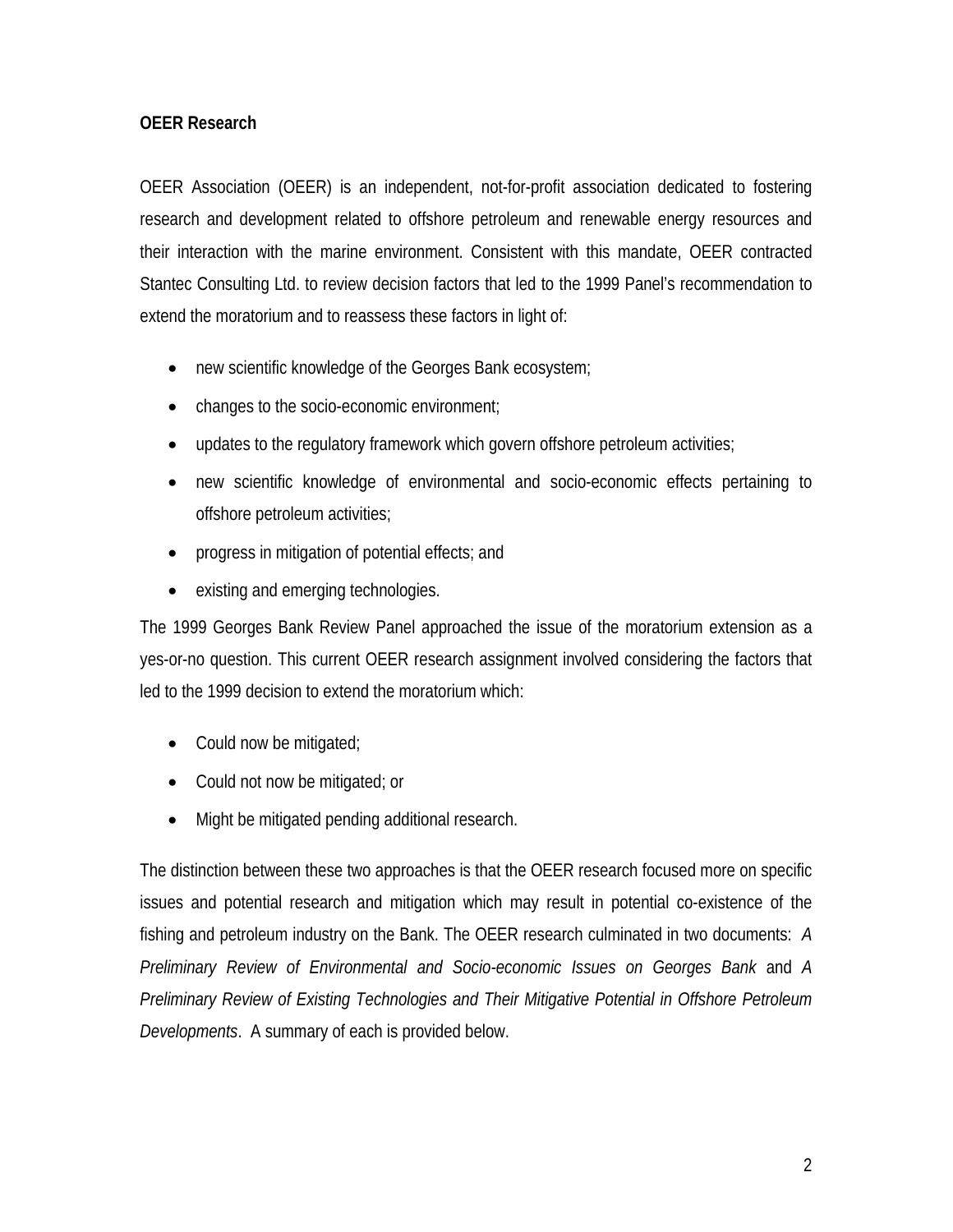## *A Preliminary Review of Environmental and Socio-economic Issues on Georges Bank*

Since 1999, there has been scientific research focused on the Georges Bank ecosystem. There have also been numerous developments in technical procedures and practices employed by the offshore petroleum industry, as well as new regulations and guidelines in Atlantic Canada and other jurisdictions. These new developments in scientific knowledge, coupled with evolving environmental and socio-economic conditions, provide the background for an opportunity to reassess the risks of petroleum exploration and development on Georges Bank. In addition to reviewing the current state of knowledge on the Georges Bank ecosystem, and considering current socio-economic conditions of the region compared to 1999 conditions, specific issues associated with petroleum exploration and development were examined, including the following:

- Physical and behavioural effects on marine species from seismic noise;
- Drill muds and cuttings;
- Produced water;
- Accidental discharges (spills and blowouts);
- Loss of access and overcrowding;
- Greenhouse gas emissions and climate change; and
- Transportation issues (pipelines and tankers).

New scientific knowledge of the Georges Bank ecosystem was derived primarily from preliminary research conducted by Fisheries and Oceans Canada (DFO) and non-governmental agencies, and the fishing industry. A significant advancement in the knowledge of the Georges Bank ecosystem is the relatively recent multibeam bathymetric mapping of the Georges Bank moratorium area. Although these data are not publicly available at this time, applications related to this data, such as habitat mapping, represent a substantial advancement in the identification and protection of sensitive habitats.

In terms of the socio-economic conditions of southwest Nova Scotia, the fishing industry continues to be the single largest source of industrial employment and income in southwest Nova Scotia. The scallop fishery on Georges Bank remains the most important fishery in terms of landed value, accounting for 75% of total landed value of all fishing activity on Georges Bank in 2008.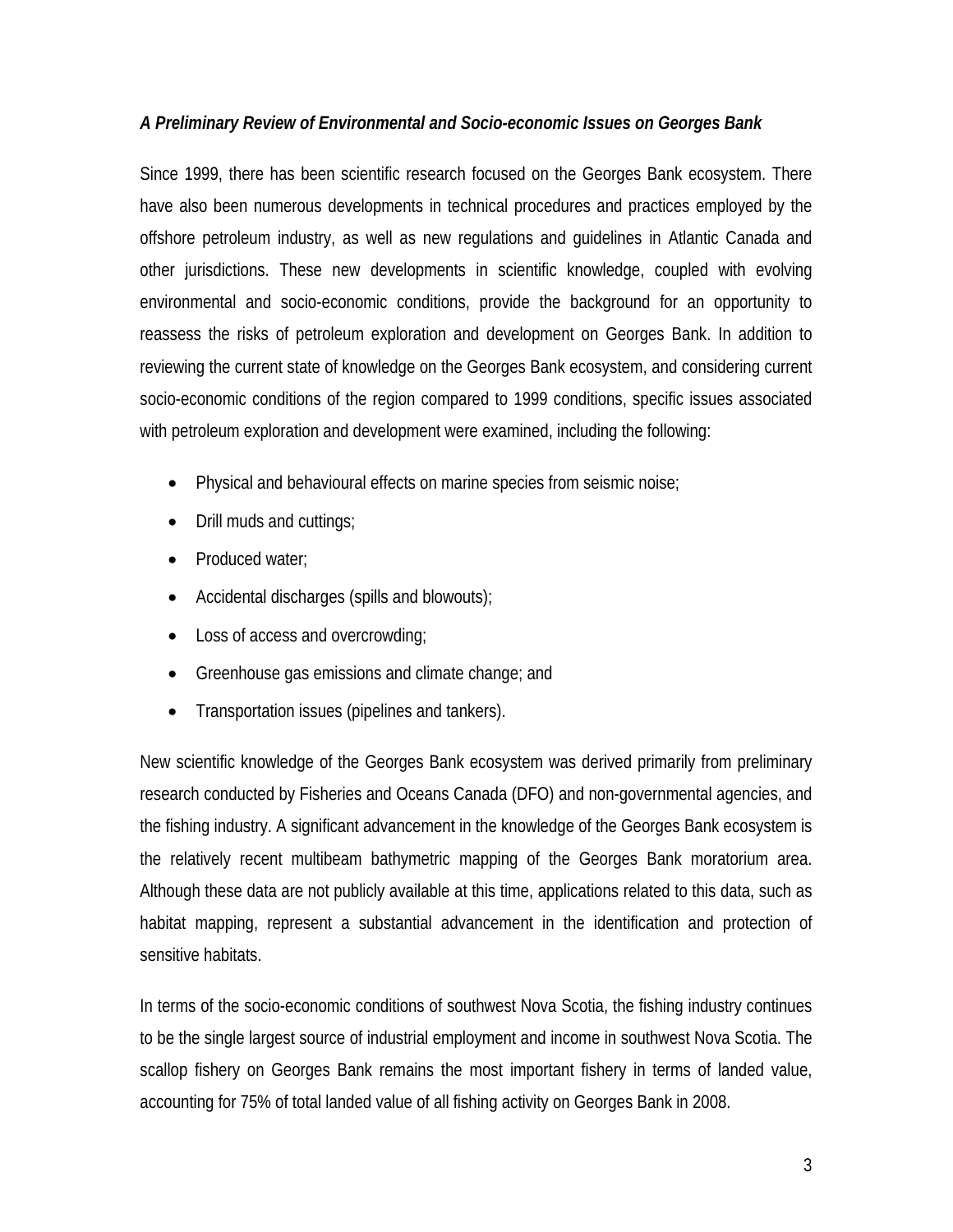Key updates to the regulatory framework since 1999 include updates to the Offshore Waste Treatment Guidelines, which resulted in more stringent disposal limits for drill waste and produced water. These guidelines continue to be reviewed and updated on a regular basis. Also subject to ongoing review and revision is the Statement of Canadian Practice with respect to the Mitigation of Seismic Sound in the Marine Environment. The Statement of Canadian Practice, which is a culmination of a scientific review of regulators and technical experts, was developed as a national code of conduct that sets out minimum standards for seismic surveys to minimize effects on marine species. The proclamation of the *Species at Risk Act* in 2002 and continuous updates to the *Canadian Environmental Assessment Act* also have implications for the planning, environmental assessment, and management of offshore petroleum activities.

Relevant research documents, socio-economic data, environmental assessments, environmental effects monitoring (EEM) results, and scientific research papers were reviewed to identify advances in scientific knowledge regarding potential environmental and socio-economic effects of offshore petroleum activities.

Results from EEM programs conducted offshore Atlantic Canada over the past ten years provide evidence of smaller zones of influence of environmental effects on the marine environment, than previously considered in the 1999 Panel Report. This is particularly true with regards to the extent of environmental effects associated with drill mud and cuttings and produced water discharges, which were predicted in the Panel Report using predominantly laboratory and modeling studies.

Information on the progress of mitigation related to these issues was also derived from environmental assessments and environmental effects monitoring plans, as well as through informal discussions with regulators and industry representatives.

Another major component of this study was to consider the economics of Georges Bank, both in terms of the fisheries and potential benefits associated with offshore petroleum activities. The estimated direct and spin-off economic impact of the fishing industry (harvesting and processing) was compared to the economic impact of the offshore oil and gas industry (development and production) at a provincial level. The total product value of fish processed in Nova Scotia was approximately \$789 million. The final product value of Georges Bank processed fish was \$179 million in 2008, accounting for 23% of the total provincial product value.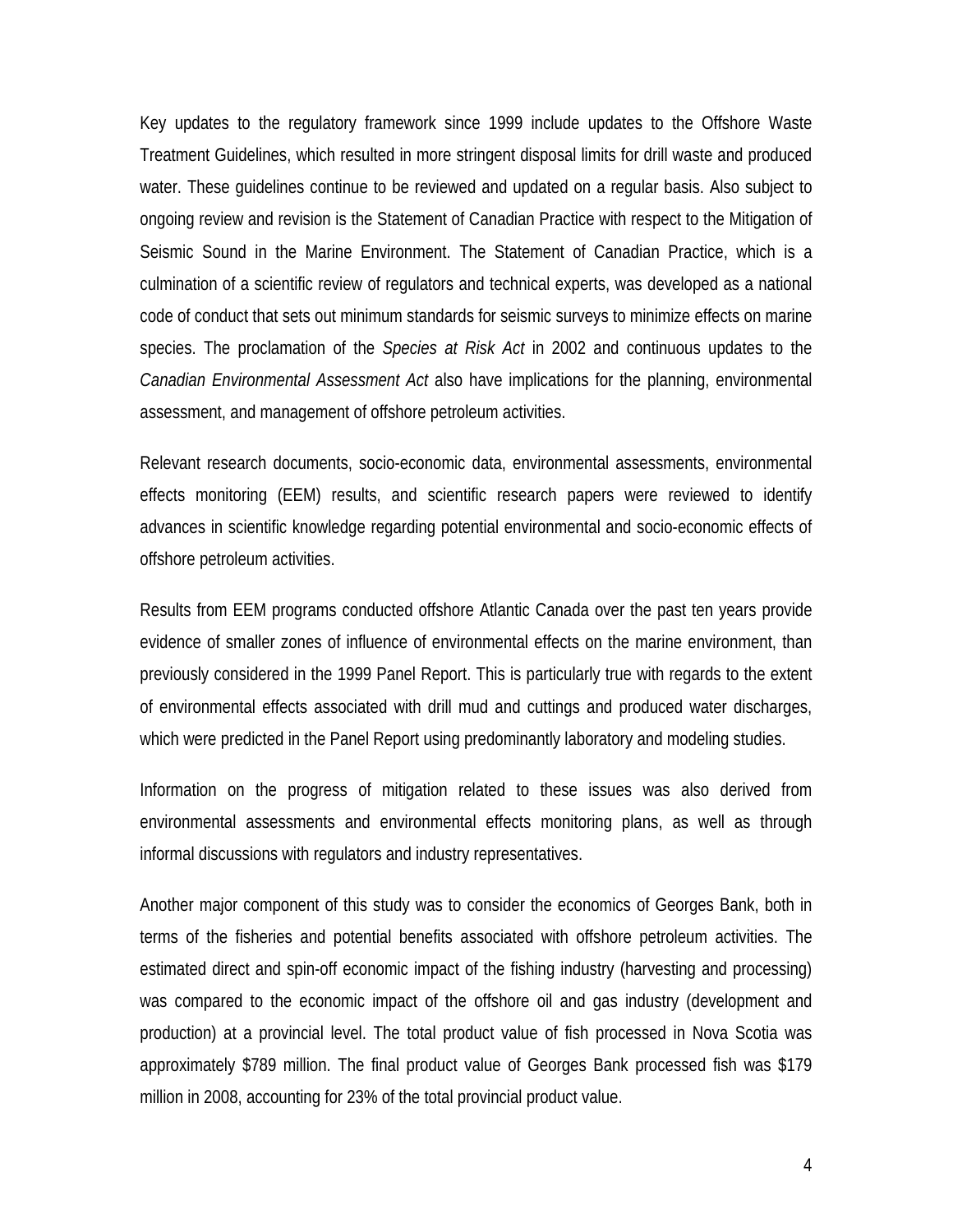In 2008, the direct and spin-off gross domestic product values for oil and gas development was \$17 million and oil and gas production was \$1.3 billion at a provincial level, respectively.

Currently, the oil and gas industry has little direct impact on the economy of southern Nova Scotia, but numerous studies have provided some measure of its impact in the province as a whole. Stantec completed a report in 2009, reviewing the impact of 12 years of natural gas production in Nova Scotia, which predicted royalties from the Sable Offshore Energy Project at between \$2.2 billion and \$3-billion over the lifetime of the project.

Following a review of the key issues and advances, recommendations for additional research were made. Key research recommendations include: site-specific studies which would further the knowledge of the Georges Bank ecosystem (*e.g.*, processing of multibeam data to assist in the protection of sensitive habitats and minimize resource conflicts; field surveys to document distribution of marine mammal species on Georges Bank); research to reduce uncertainty surrounding environmental effects of petroleum activities (*e.g.*, monitoring of seismic effects on marine mammals, fish and invertebrates); and advancement of effluent monitoring and predictive modeling techniques. Another area of uncertainty is related to accidental spills. Reviews of the April 2010 Deepwater Horizon blowout in the Gulf of Mexico, and the resulting oil spill, will provide lessons learned in spill prevention, spill response and effects monitoring.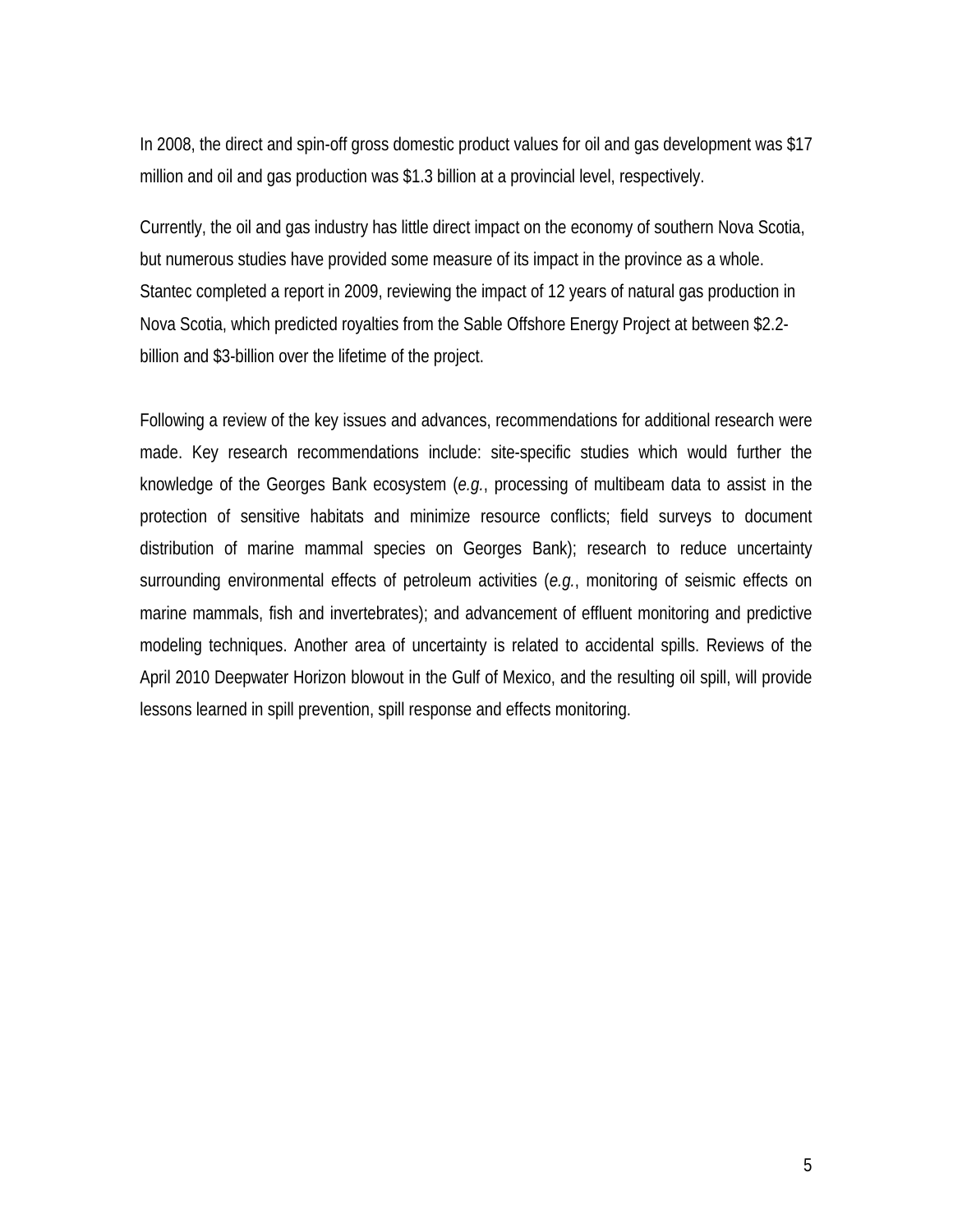# *A Preliminary Review of Existing Technologies and Their Mitigative Potential in Offshore Petroleum Developments*

The objective of this research was to conduct an assessment of technologies and practices in offshore exploration, drilling and production that have been developed or are emerging since the 1999 Georges Bank Panel Review. Building on the risks identified in the 1999 Georges Bank Review Panel Report and reference documents, these technologies and practices were examined in terms of their suitability for application in the Georges Bank area.

Recent publications, environmental assessments, monitoring studies, regulations, policies, and discussions with technical experts pertaining to Georges Bank and/or technology in the offshore petroleum sector were used to characterize the technological advances, including progress in mitigation of potential effects.

Key issues raised in the Panel Report with respect to technological advances included the following:

- Seismic Surveys
- Drilling (Muds and Cuttings)
- Production (Produced Water)
- Air Emissions
- Petroleum Transportation
- Accidental Events

In the past decade, seismic technology has become more sophisticated resulting in improved drilling success, but concerns regarding environmental effects including interactions with commercial fishing remain. Innovations in alternative sound technology have occurred, but airguns are expected to remain the standard energy source in the seismic industry at least for the next decade. Advances in drilling practices include the replacement of oil-based drilling muds with synthethic-based drilling muds. Drill cuttings treatment technologies continue to be developed, allowing for compliance with more stringent regulatory limits for discharge at sea, however, many of alternative treatment methods are not yet considered to be commercially viable. Fate and transport models for the dispersion of drill muds and cuttings, as well as produced water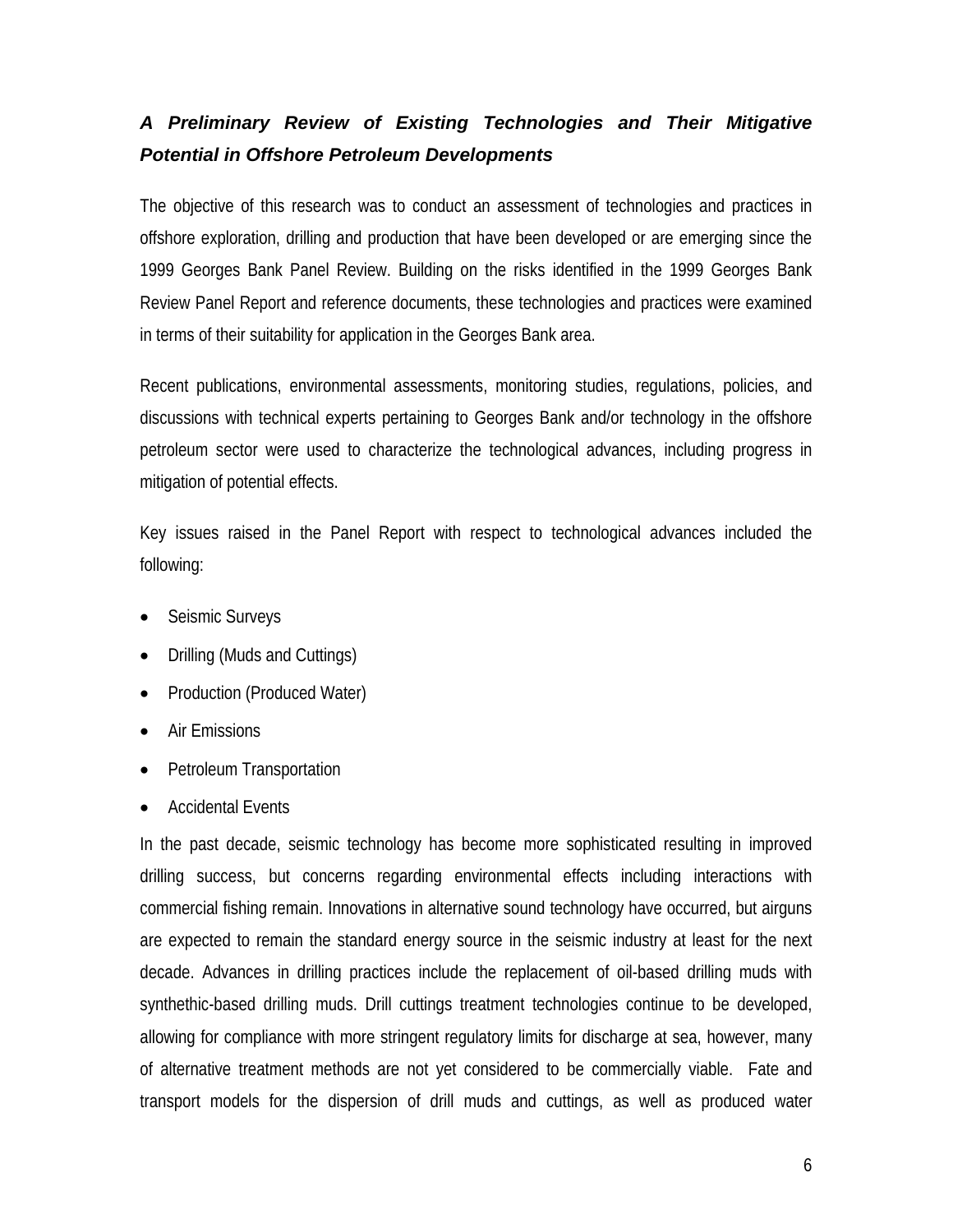discharges have advanced, leading to an improved understanding of dispersion and effects. However, in the case of produced water, there is a need to develop cost-effective and sensitive monitoring protocols for regulatory use in environmental effects monitoring programs, in order to identify contaminants of in produced water streams which are rapidly dispersed in the open ocean environment. With respect to air emissions, the focus has been on minimizing greenhouse gas emissions through carbon removal and capture technology. There has been little progress to date on alternative energy sources for offshore use. Significant improvements in seabed mapping capabilities, through the use of multibeam and other survey methods, can improve pipeline routing to reduce engineering risks and avoid sensitive habitats. Additional work is required to refine the data that has been collected in the Georges Bank area such that it could be used to refine habitat mapping.

In spite of this declining trend, large blowout and spill events can still occur. On April 20, 2010, a fire and explosion occurred on Transocean's Deepwater Horizon drilling rig, killing 11 workers, while drilling an exploration well on BP's Mississippi Canyon Block 252, approximately 66 km offshore Louisiana in the Gulf of Mexico. At the time of writing this report, the cause of this incident was under investigation; initial efforts were focused on spill response and countermeasures. It is likely that monitoring programs will be conducted for years to come before the effects of the spill are fully understood.

#### **Summary and Conclusions**

Although the key issues identified by the 1999 Review Panel remain relevant ten years later, those same issues could be reasonably mitigated due to advances in scientific knowledge, mitigation and regulatory requirements in addition to technological advances. It is important to note that it is not realistic to assume that all risks can be mitigated by technological advances alone. As best available technology continues to evolve, improvements in regulatory requirements and research and development in the context of environmental effects and mitigation also serve to minimize risks and issues of concern. It is important to note as well that the intent of the studies was to gather information on issues related to Georges Bank that have emerged since the 1999 GB Review Panel Report and to assess the current state of knowledge. The review does not take into